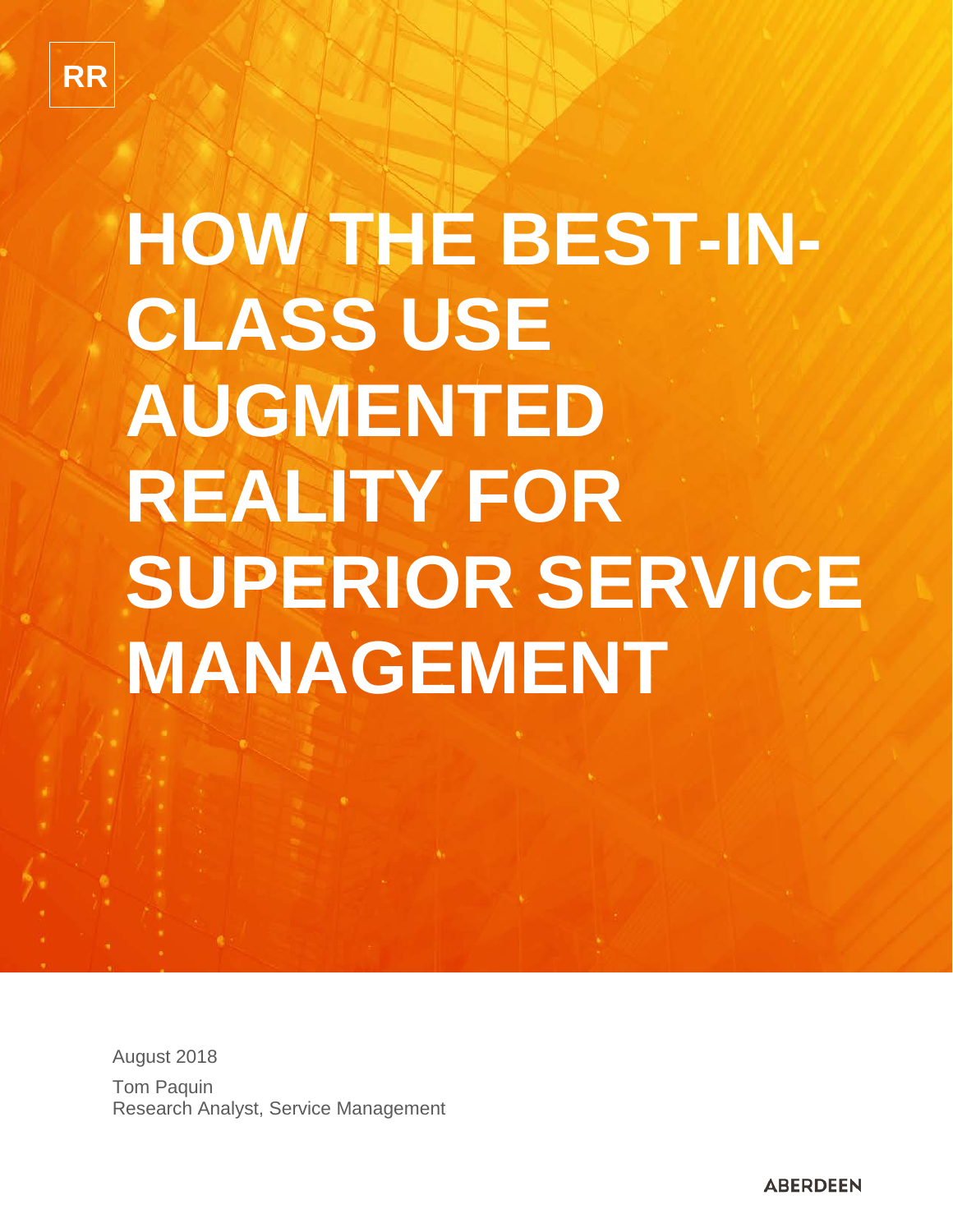Technician turnover continues to create challenges across the Field Service Management industry, and organizations are scrambling to keep up. Best-in-Class organizations are embracing emerging technologies like Augmented Reality (AR) to help manage these new workforce pressures. This report explores Augmented Reality successes, and charts a path to success for those businesses ready to embrace an augmented future.

#### **Service Management Has a Major Workforce Problem**

Each year, Aberdeen surveys service organizations on the top pressures leading them to invest in new technologies. The top two choices consistently relate to business' drive to maximize efficiency and manage competition in products and services. The third biggest challenge after those two has been the same, year after year: Organizations, across disciplines, feel the pressure to manage increasing workforce turnover.

Aberdeen's recent State of Service Management study looked to explore that further, and the findings provided additional insight – on average, organizations are seeing technician turnover of 31.5%. To add to this problem, an increasing number of service technicians are contracted (an average of 26.4%), meaning less consistency in service delivery, and more short-term labor that needs to be quickly on-boarded, trained, and given an understanding of the appropriate standards and practices.

We know that this has a detrimental effect on businesses of all sizes. Organizations with higher-than-average turnover see a 14% lower first-time fix rate compared to firms with lower turnover (52% compared to 66%). These operational failings don't just affect service costs. High-turnover companies also see customer

**Organizations with higher-than-average turnover see a 14% lower first-time fix rate compared to firms with lower turnover.**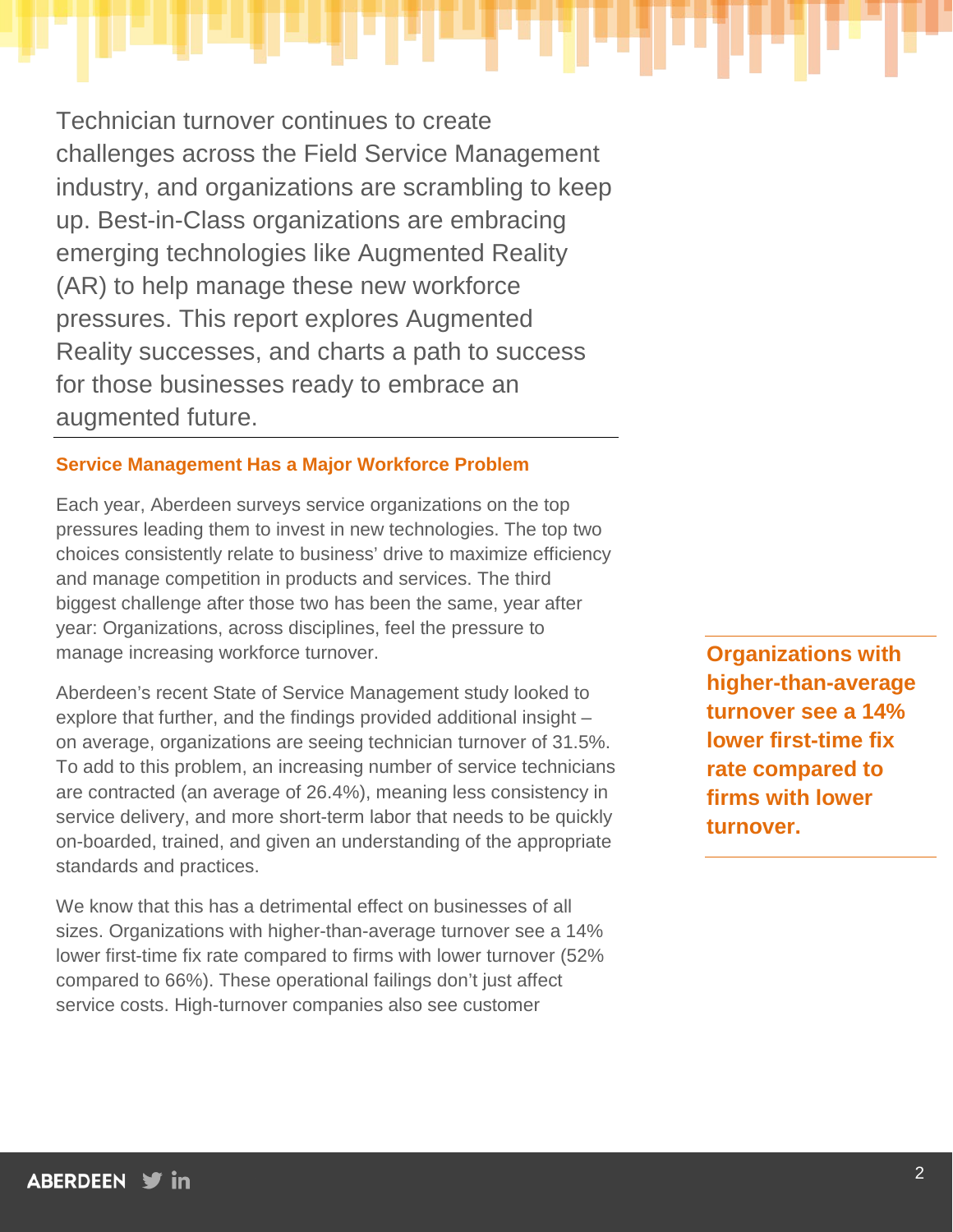retention at a mere 60%, compared to 72% for those with lowerthan-average turnover.

Service management recognizes technician turnover has a range of causes, including an aging workforce, fewer young people entering the trades, and more service offerings and service organizations diluting the existing workforce. More important than understanding the causes is identifying appropriate and effective workforce solutions, including the best technology to implement them.

#### **Facing the Challenges of the Service Labor Market**

There are several strategies that organizations employ to reduce the impact of these labor challenge trends. The top actions that organizations are taking today are outlined in detail in Figure 1.





These are not new solutions. We've had the means to communicate with on-site technicians for decades, and we've had apprentices for centuries. These solutions alone will not solve the labor challenges facing organizations today.

Apprenticeship programs are beginning to gain some momentum in service management, but in certain industries, they can actually cause more problems than they solve. New employees – apprentices or hired – need oversight from more experienced technicians. But this traditionally happens on-site, and results in a costly and labor-intensive model that compromises service

The Aberdeen maturity class framework is comprised of three groups of survey respondents. This data is used to determine overall company performance. Classified by their selfreported performance across several key metrics, each respondent falls into one of three categories:

- Best-in-Class: Top 20% of respondents based on performance
- Industry Average: Middle 50% of respondents based on performance
- ▶ Laggard: Bottom 30% of respondents based on performance

Sometimes we refer to a fourth category, All Others, which combines Industry Average and Laggards.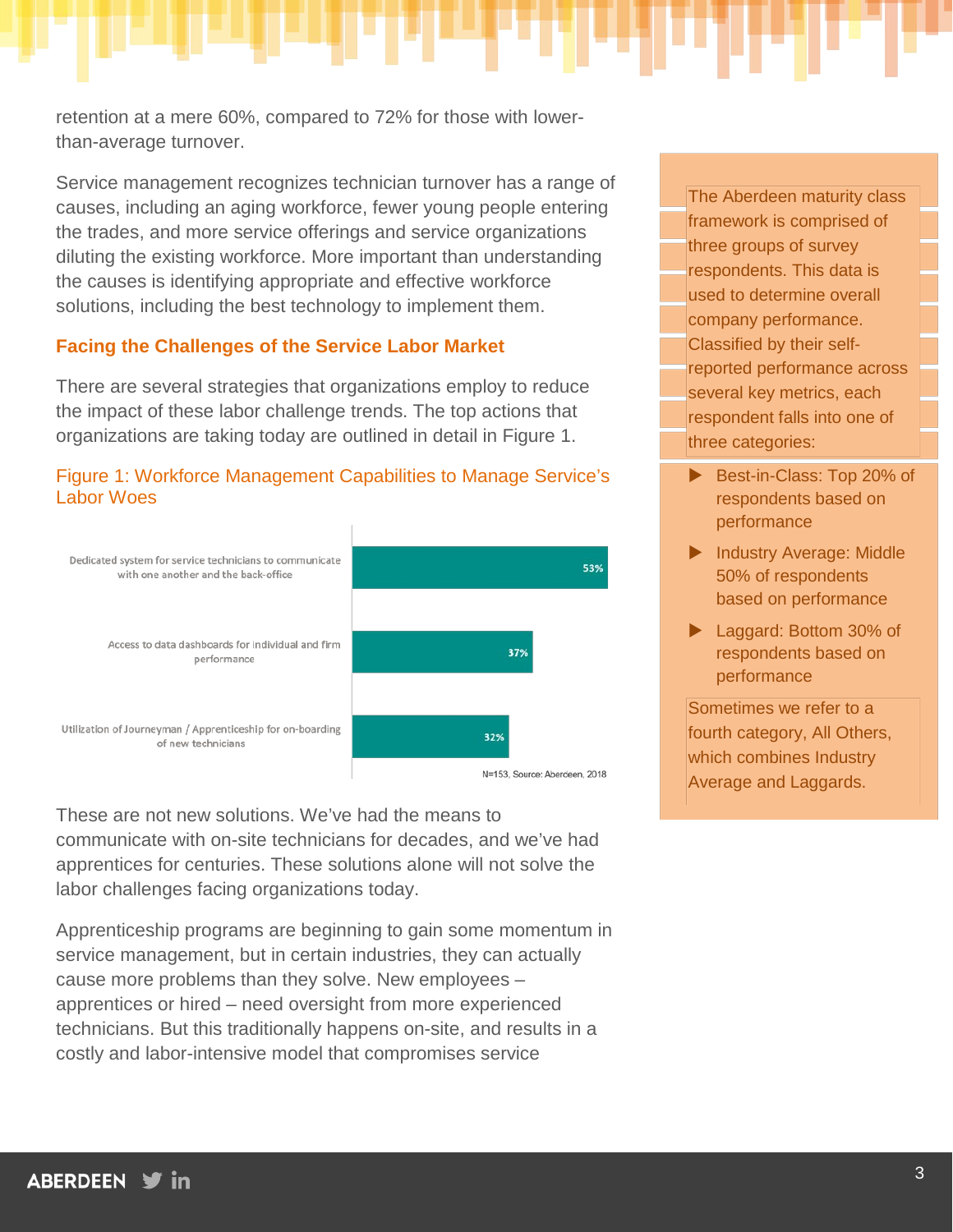effectiveness and efficiency. Newer models that enable industry veterans to provide guidance without being physically on-site, and deliver guidance to more apprentices, can make this model more viable.

The top capability that organizations are employing to manage workforce challenges – dedicated communication utilities between the back-office and field employees – can help mitigate this challenge by limiting the amount of necessary on-site time. Traditionally, this means picking up a cell phone and making a call, or using a work-specific messenger application.

All of these approaches rely on emerging technology for success; as technology improves, so do the range and depth of these service capabilities.

This report explores the next natural step in the technology evolution of these service strategies: Augmented Reality. Similar to previous technology innovations, Augmented Reality doesn't upend these service and knowledge-sharing strategies; it simply takes their effectiveness to a new level. We know this because topservice performers are beginning to employ Augmented Reality, and the data strongly indicates success.

As an example:

Among Best-in-Class service professionals, we're already seeing movement towards an AR-powered future. With 22% of these topperforming firms currently implementing AR on some level, and more than half planning to employ it within the next twelve months, top-performing organizations clearly see value in this hardware. As with any new technology, Best-in-Class companies assume greater risk as first-movers, but they potentially stand to enjoy much more dramatic benefits.

# **Augmented Reality: The Ultimate Onboarding Utility**

Enterprise Augmented Reality has several applications that can be employed in the service of onboarding employees more effectively. Figure 3 explores how the Best-in-Class is using AR to improve onboarding and skills building.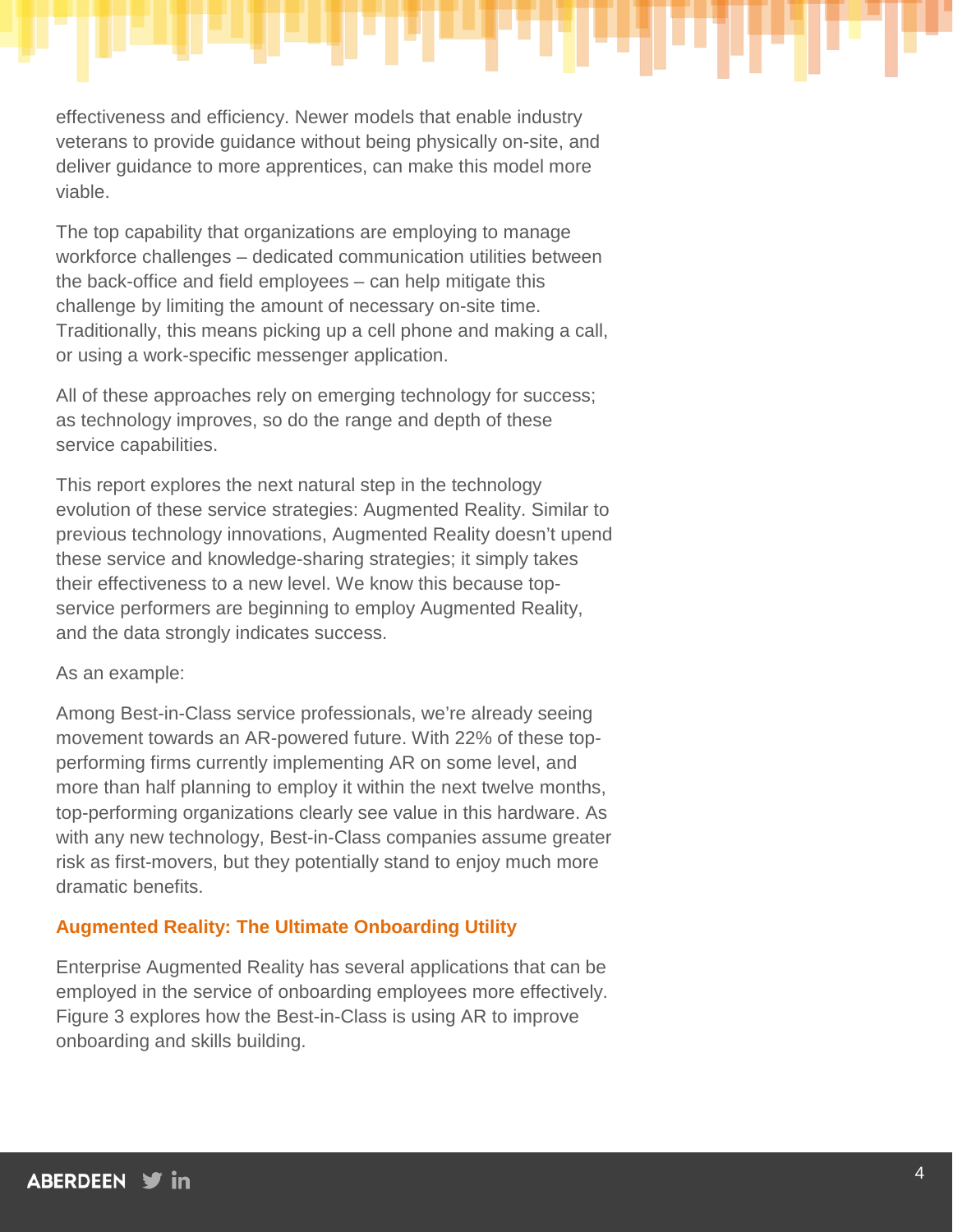# Figure 2: Augmented Reality for Recorded Training and Real-time Knowledge Sharing



Notably, AR-powered knowledge sharing is being employed by 25% of Best-in-Class firms. This is largely being accomplished through *shared-view communication* applications which utilize touchscreen devices. AR shared-view communication apps link pairs or groups of users, enabling off-site experts to see what other technicians see. By combining video chat and AR technology, user pairs can communicate more effectively. In addition to traditional video and audio, users can annotate what they are viewing – literally drawing onto the screen – to call out specific areas and steps.

This capability supports the #1 most utilized capability from Figure 1: dedicated communication systems between field workers and the back-office. More advanced AR utilities map to the workspace, so as the on-site technician scans the camera around a given space, the annotations stay where they should.

An expert's time can be managed much more effectively by no longer having to be on site, being available in an on-demand capacity, and, in many instances, providing more robust resources than they'd otherwise be able to. Moreover, aging technicians who may not want or be able to be on site can utilize these technologies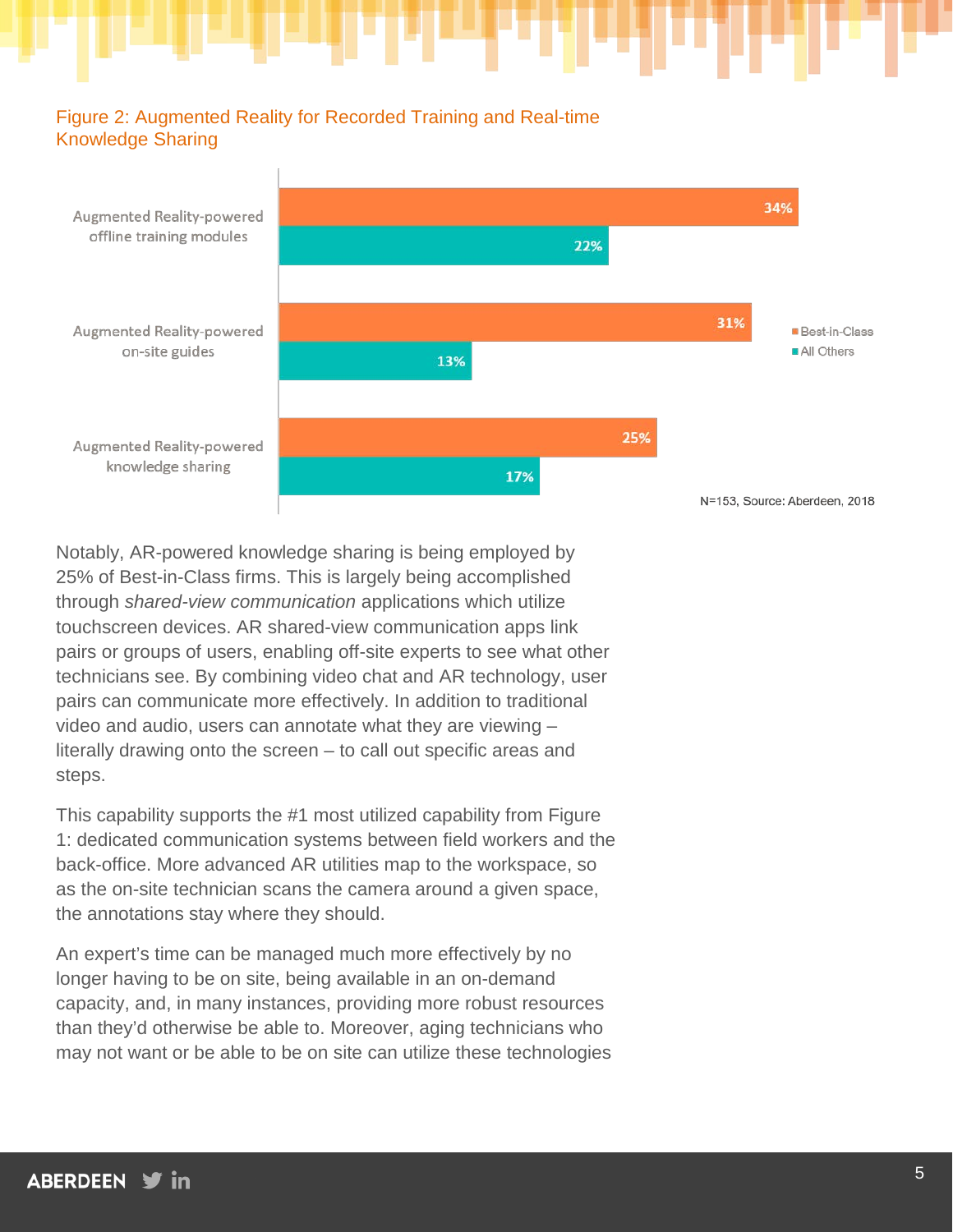to advise new technicians, save time, and improve workforce effectiveness.

In many industries, this new strategy also complements existing Internet of Things (IoT) applications. 72% of Best-in-Class organizations already use IoT to capture and share diagnostics data with off-site stakeholders. This represents an enormous opportunity for Augmented Reality to exponentially increase the value of this data for service use.

Moreover, 67% of users of Augmented Reality technology use IoT specifically as a means to conduct remote repairs. While this can sometimes be as simple as remotely adjusting the output of a connected device, sometimes a pair of human hands is required. Consider shared views, which also provide real-time diagnostic information for a serviceable asset on the screen. Seasoned employees understand more fully what a temperature spike, for example, might indicate, and are armed with information that they wouldn't have off-site access to. These capabilities can be leveraged between two technicians, or even between a technician and an end-user, taking remote repair to a whole new level.

# **Operationalizing and Future-Proofing Your Knowledge Base**

As technician turnover continues, valuable knowledge leaves the company, and Augmented Reality is perfectly positioned to help avoid a technical brain-drain. AR-powered on-site guides are employed by 31% of Best-in-Class organizations. These instructions – easy to create, update, provision, and use – can help reorient technicians of all experience levels on best practices, and ensure that jobs are completed correctly the first time.

This typically works by having the technician use a device camera to scan a serviceable asset. The AR utility recognizes the asset, and provides step-by-step instructions for repair. This is a huge step up from traditional repair documentation, and gives technicians a much more accurate view into what they are doing. Not only does this teach new employees how to do something, it ensures that they're doing it right the first time.

**67% of users of Augmented Reality technology use IoT as a means to conduct remote repairs.**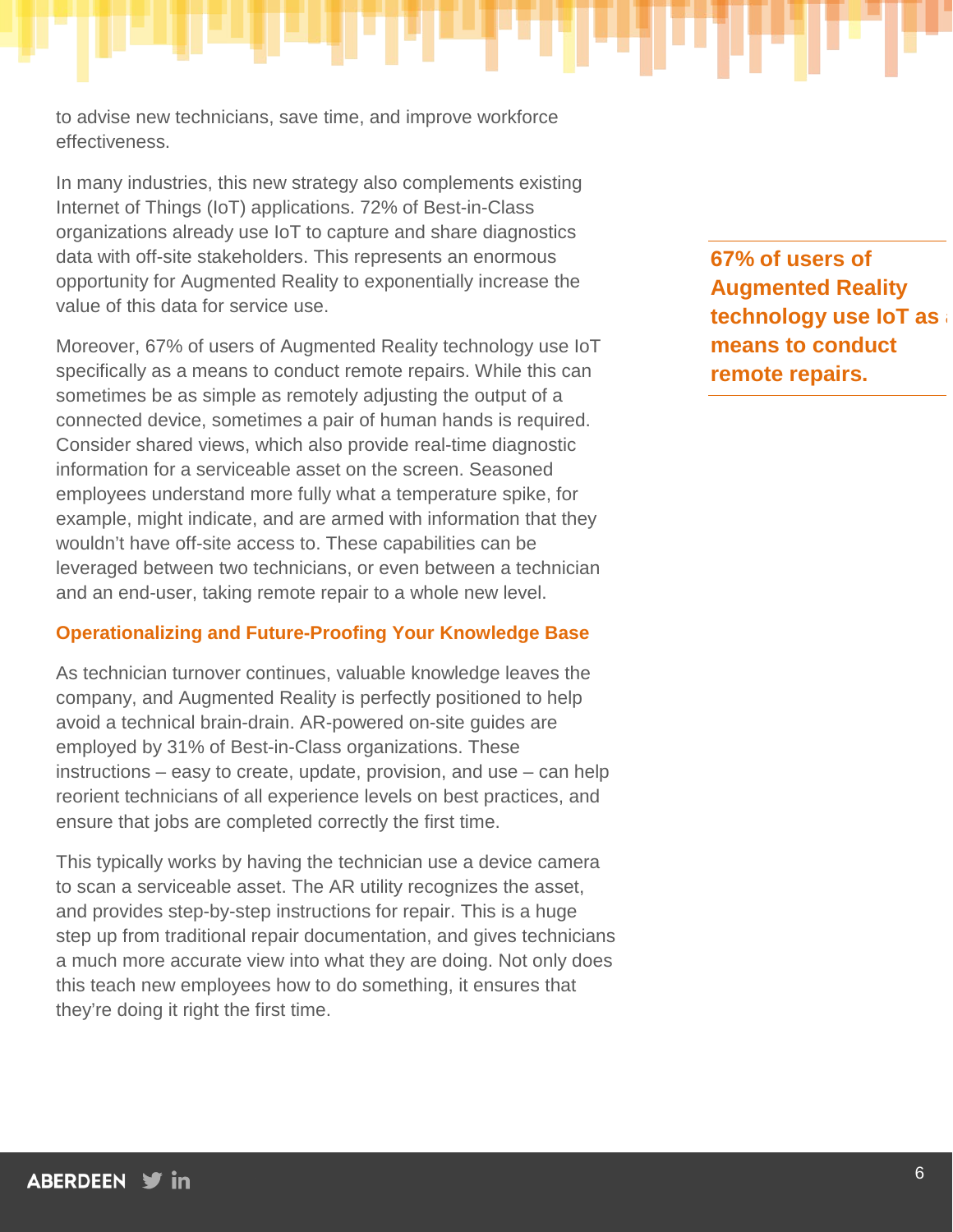#### **Augmented Reality Offers Relative Ease-of-Deployment**

Unlike many other enterprise technology solutions, Augmented Reality is fairly easy to deploy – with lower technical barriers to development, and a flexible set of hardware requirements.

The best Augmented Reality utilities are designed to be developed in a low-code environment by practitioners, rather than application developers. This is an important distinction; when it comes to maintaining and repairing assets, service technicians and engineers are the true subject matter experts, not software developers. By leveraging existing CAD product data, service organizations are utilizing AR platforms designed with easy-tomaster user experiences to quickly prototype and build usable AR training, guidance, and service tools.

Another major consideration is the type of device that these tools are employed on, and in terms of hardware investment, there are certainly options. Sixty-two percent (62%) of Best-in-Class organizations employ all of their Augmented Reality utilities on consumer-grade devices – smartphones and tablets – usually provided by the organization itself. This allows for a great deal of flexibility, and helps democratize service functions so that a technician and an end-user can, theoretically, both have easy access to an AR interface.

Smartphones, of course, are not the only way. But when we look at Augmented Reality users as a whole, we see that 71% of them do indeed have some form of wearable technology implemented. Mileage will vary, and the right mix for one business will differ dramatically compared to another. It's up to your firm to understand the specific needs of its technicians, and make the appropriate hardware steps to put Augmented Reality in place.

# **The Proof is in the Performance: Compliance, Customer Satisfaction, and Increased Efficiency**

The data makes it clear that the Best-in-Class have embraced Augmented Reality, but how are these leaders actually performing? Has Augmented Reality had a measurable impact on these service organizations? The Best-in-Class perform, on average, 25% better

**62% of Best-in-Class organizations employ all of their Augmented Reality utilities on consumer-grade devices.**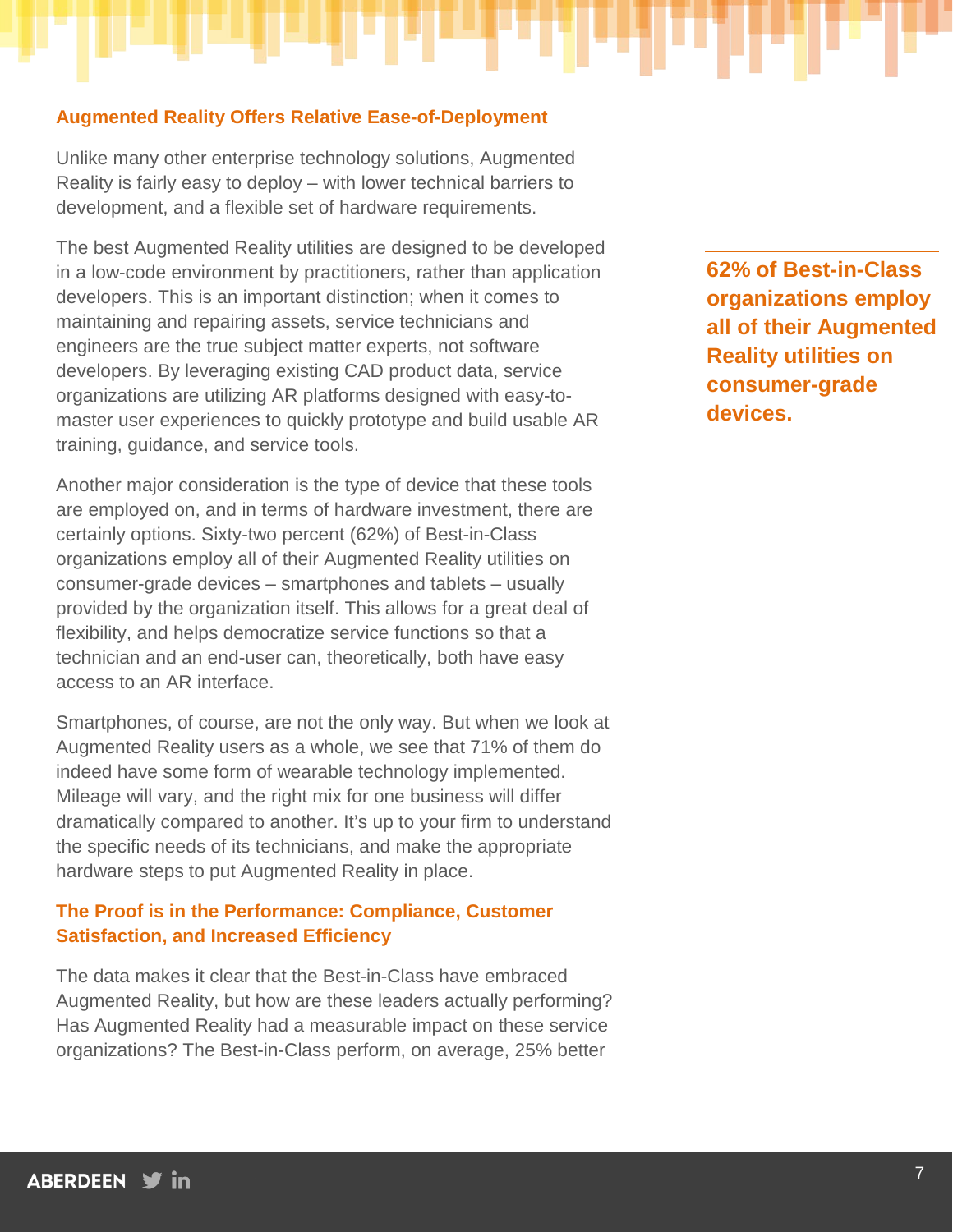than their peers across most performance measurements, and it's easy to see the correlation between AR and service success. Let's start by looking at the Best-in-Class performance in Figure 4.



### Figure 3: Whether Regulatory, or Client-Mandated, The Best-in-Class Have Mastered Compliance

Compliance has long posed an ingrained challenge among service firms, with SLA compliance in particular remaining one of the top five pressures among these organizations.

On the job site, newer technicians (particularly  $3<sup>rd</sup>$  party contractors) will be less adequately equipped to grasp the nuance and minutiae of these requirements. This is where Augmented Reality, as a guide, can help.

Whether through two-way communication or prerecorded guides, the unique nature of client relationships, as well as broader regulatory requirements, can easily be provided to the on-site technician. And depending on the AR platform, this guidance can potentially be provided in real time while service professionals are working.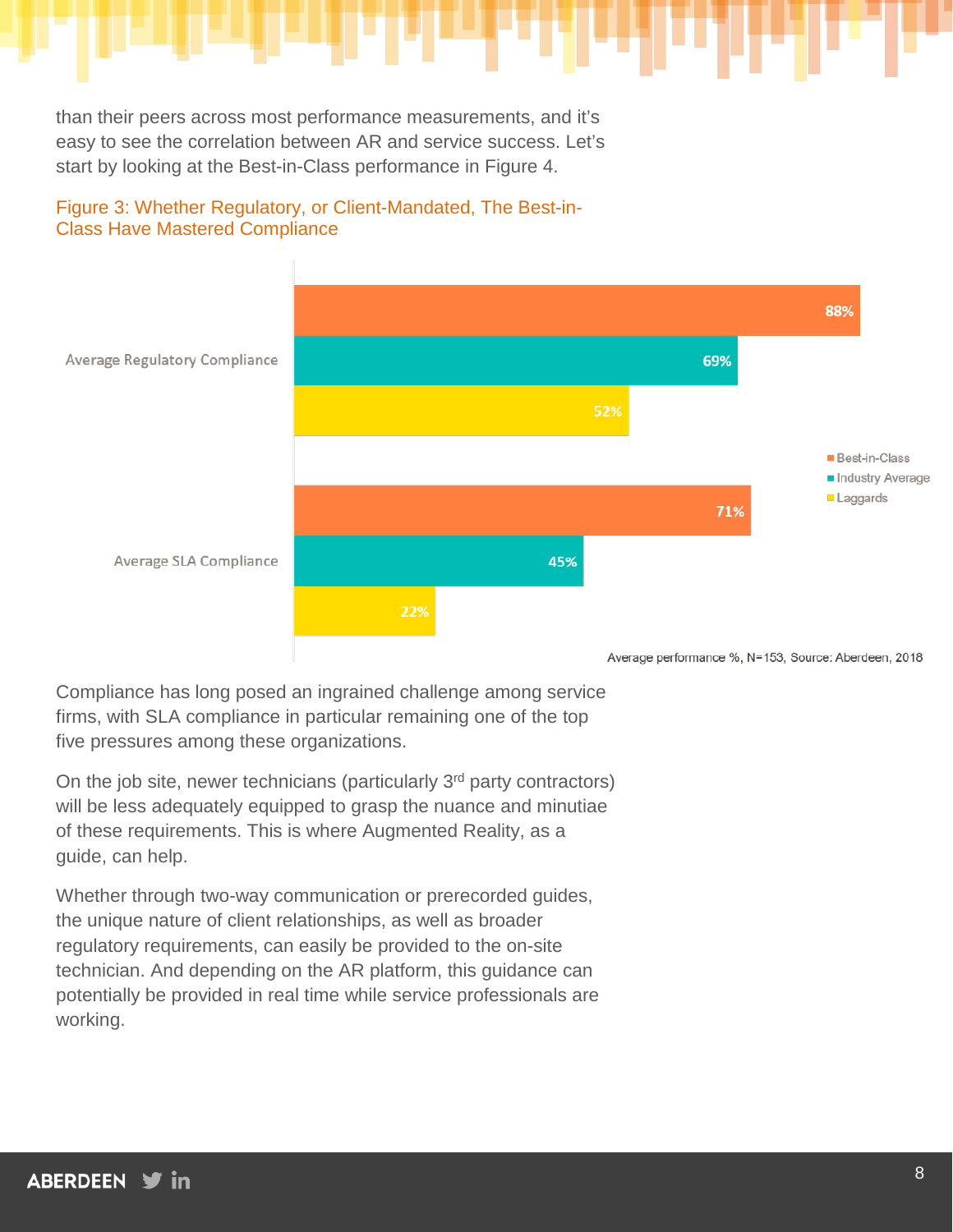These capabilities also have an impact on the bottom-line, increasing customer retention rates, locking in more customers, and mitigating SLA-related costs. Figure 4 looks at this as it more specifically relates to users of Augmented Reality.



#### Figure 4: Augmented Reality Has a Tangible Impact on the **Business**

Average performance %, N=201, Source: Aberdeen, 2018

Comparing AR users to non-AR users, there's clearly a business impact beyond simple workforce utilization – though, of course, there are improvements that could be made there as well. Sure, AR tools keep customers satisfied and increase customer retention rates, but when you evaluate year-over-year performance, an average 5% edge in year-over-year revenue improvement over firms without Augmented Reality adds up quickly.

AR-enhanced service improvements provide a host of benefits, including happier customers, decreased on-site service costs, and recovered revenue previously lost to workforce strain. Looking ahead, we can begin to understand the idea of an AR-powered service environment: helping service leaders edge closer to a "failure free" environment, ensuring maximum customer retention, and increasing service value. This is clearly a win-win, and it's a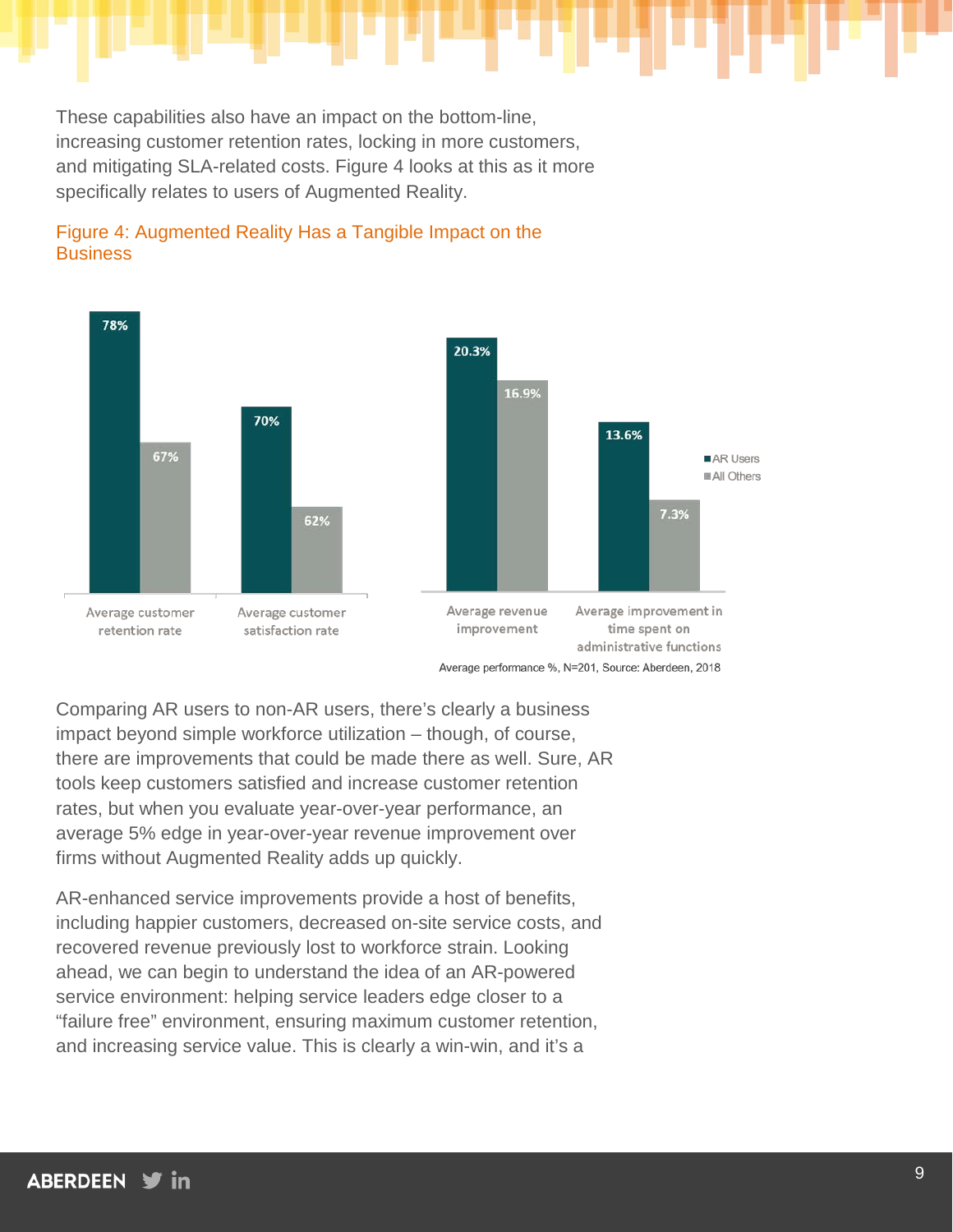discipline that can be supercharged with smart use of Augmented Reality.

#### **Recommendations**

While the value of Augmented Reality in service management is clearly recognized by service leaders, implementation is not yet widespread. By building an AR infrastructure today, you'll be that much further ahead of the companies scrambling to catch up in the years to come. But AR as a tool in a vacuum is not particularly useful; thoughtful implementation and addressing key business challenges will help to maximize its potential. Consider the following guidance when charting your AR-Powered knowledge sharing utilities:

- **Find the mix of modules that's best for you**. Best-in-Class organizations have implemented AR in a variety of different ways. Two-way communication and shared view make the most sense with equipment of various sizes, and are fairly dynamic, but require workforce management oversight. Step-by-step AR tutorials mitigate workforce needs, and can also provide opportunities for customer self-service, but can be more rigid.
- **Be thoughtful about implementation**. Think about the embedded infrastructure in your serviceable assets. Are there any ancillary technologies like IoT that organizations can take advantage of? Also, think about how Augmented Reality tools fit into your technology stack. Is utilization of consumer devices the best path forward? For Best-in-Class organizations, the answer is yes.
- **Evaluate your desired outcome**. Be specific. KPIs such as time from ticket to invoices are great general benchmarks, but you know your workforce, you know your industry, and you know the desired outcome of every potential job. As it relates to failed service visits, or workforce utilization, how far are you falling short? How will you measure the ways that Augmented Reality gets you back on track?